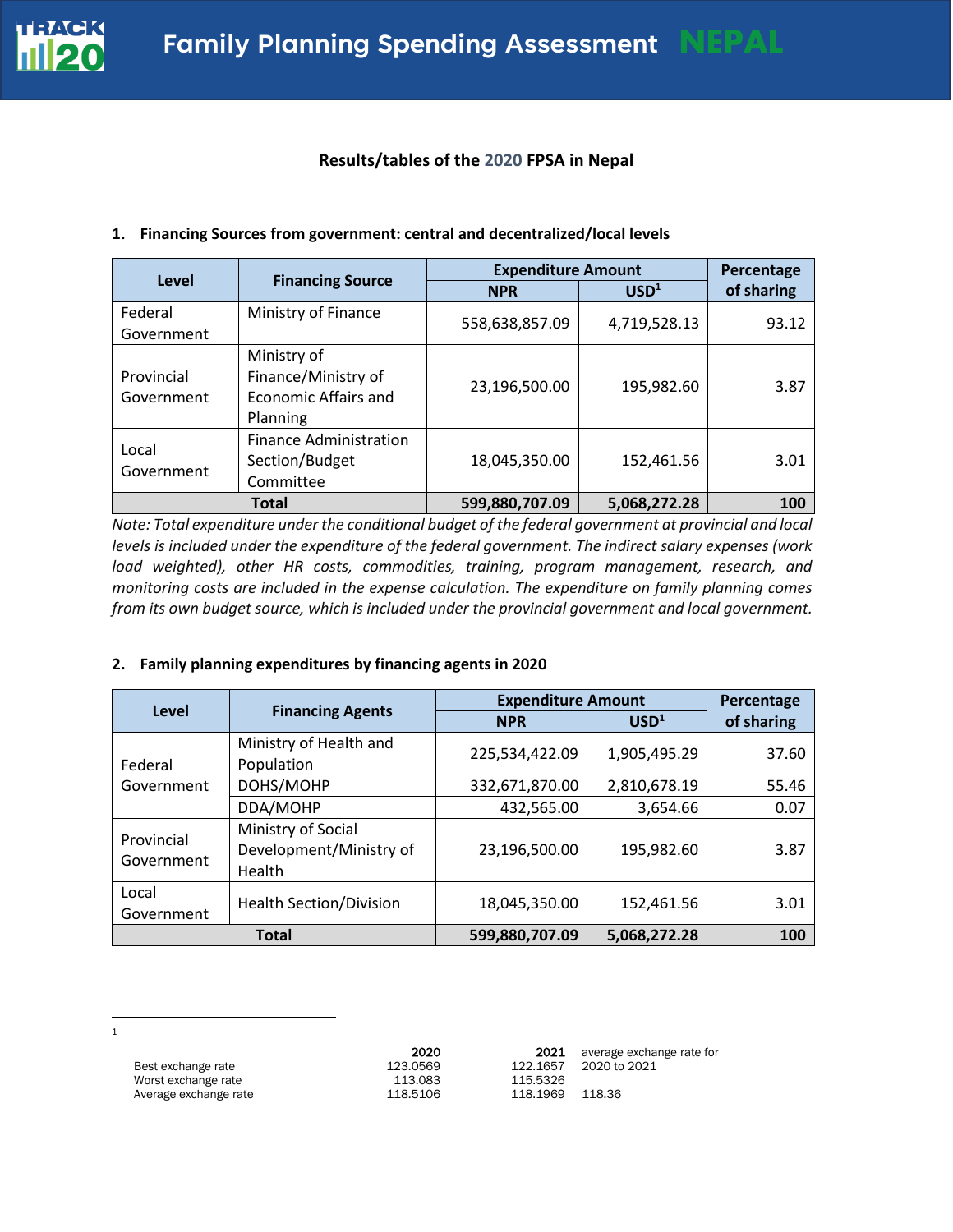

## **3. Family planning expenditures by service provider in 2020**

| <b>Level</b><br><b>Service Providers</b>                                |                                         | <b>Expenditure Amount</b> |                  | Percentage |
|-------------------------------------------------------------------------|-----------------------------------------|---------------------------|------------------|------------|
|                                                                         |                                         | <b>NPR</b>                | USD <sup>1</sup> | of sharing |
|                                                                         | <b>Family Welfare Division</b>          | 15,588,053.80             | 131,700.35       | 2.60       |
|                                                                         | <b>Management Division</b>              | 190,646,183.28            | 1,326,606.82     | 31.78      |
|                                                                         | <b>NHEICC</b>                           | 16,309,014.00             | 137,791.60       | 2.72       |
|                                                                         | <b>Curative Division</b>                | 192,331.00                | 1,624.97         | 0.03       |
| Federal                                                                 | <b>NCASC</b>                            | 31,220.80                 | 263.78           | 0.01       |
| Government                                                              | <b>NHTC</b>                             | 671,557.28                | 5,673.85         | 0.11       |
|                                                                         | Paropakar Hospital                      | 1,833,500.00              | 15,490.88        | 0.31       |
|                                                                         | Chettripati Family Clinic               | 4,965,315.78              | 41,950.96        | 0.83       |
|                                                                         | <b>Federal Level Hospital</b>           | 403,357.50                | 3,407.89         | 0.07       |
|                                                                         | Department of drug<br>administration    | 490,188.00                | 4,141.50         | 0.08       |
| government                                                              | Total expenditure through SP of federal | 231,130,721.44            | 1,952,777.30     | 38.53      |
|                                                                         | <b>PHTC</b>                             | 26,972,030.45             | 227,881.30       | 4.50       |
|                                                                         | <b>Health Directorate</b>               | 16,016,345.45             | 135,318.90       | 2.67       |
| Provincial                                                              | <b>PHLMC</b>                            | 846,573.00                | 7,152.53         | 0.14       |
| Government                                                              | Health Office (district<br>level)       | 59,566,228.05             | 503,263.16       | 9.93       |
|                                                                         | <b>Provincial Level Hospital</b>        | 25,754,681.25             | 217,596.16       | 4.29       |
| province government                                                     | Total expenditure through SP of         | 129,155,858.20            | 1,091,212.05     | 21.51      |
|                                                                         | PHCC                                    | 9,756,292.00              | 82,428.96        | 1.63       |
|                                                                         | Health post                             | 85,899,814.00             | 725,750.37       | 14.32      |
|                                                                         | Primary or general<br>Hospital          | 4,523,001.60              | 38,213.94        | 0.75       |
| Local                                                                   | <b>Community Health Units</b>           | 23,392,398.90             | 197,637.71       | 3.90       |
| Government*                                                             | <b>Basic Health Service</b><br>Center   | 30,930,734.90             | 261,327.60       | 5.16       |
|                                                                         | <b>Urban Health Center</b>              | 14,746,869.80             | 124,593.36       | 2.46       |
|                                                                         | <b>Health Division/Section</b>          | 70,028,092.50             | 591,653.37       | 11.67      |
|                                                                         | Other health facilities                 | 316,923.75                | 2,677.63         | 0.05       |
| Total expenditure through SP of local<br>government                     |                                         | 239,594,127.45            | 2,024,282.93     | 39.94      |
| <b>Grand total of SP from federal, province</b><br>and local government |                                         | 599,880,707.09            | 5,068,272.28     | 100        |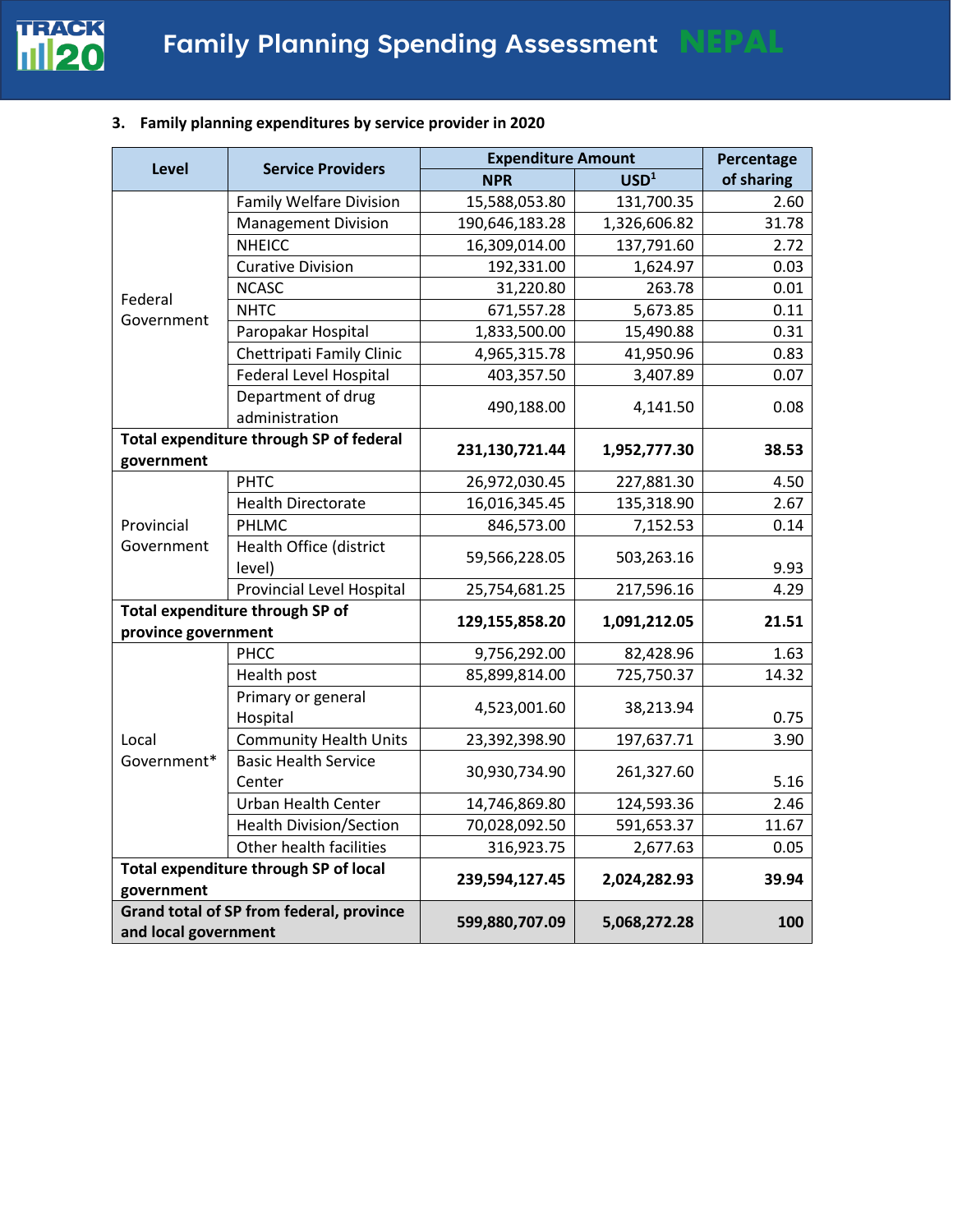

# **4. Family Planning Spending categories (FPSC) in 2020**

|                |                                                            | <b>Expenditure Amount</b> |                  | Percentage |
|----------------|------------------------------------------------------------|---------------------------|------------------|------------|
| <b>SN</b>      | <b>Spending Categories</b>                                 | <b>NPR</b>                | USD <sup>1</sup> | of sharing |
| $\mathbf{1}$   | Human Resource                                             | 255,646,922.09            | 2,159,909.78     | 42.62      |
| $\overline{2}$ | <b>Guideline and Training materials</b><br>development     | 1,612,980.00              | 13,627.75        | 0.27       |
| 3              | <b>Capacity Building</b>                                   | 25,655,185.00             | 216,755.53       | 4.28       |
| 4              | Advocacy and IEC                                           | 21,284,158.00             | 179,825.60       | 3.55       |
| 5              | Commodities                                                | 183,212,231.00            | 1,547,923.55     | 30.54      |
| 6              | Permanent methods (Sterilization)                          | 39,847,922.00             | 336,667.13       | 6.64       |
| 7              | <b>Quality Ensure</b>                                      | 432,565.00                | 3,654.66         | 0.07       |
| 8              | FP service, expansion and strengthen                       | 26,787,470.00             | 226,321.98       | 4.47       |
| 9              | FP equipment upgrade and<br>procurement                    | 22,213,560.00             | 187,677.93       | 3.70       |
| 10             | Program administration and<br>management                   | 89,55,912.00              | 75,666.71        | 1.49       |
| 11             | M&E, review and discussion                                 | 7,335,610.00              | 61,977.10        | 1.22       |
| 12             | Research                                                   | 6,896,192.00              | 58,264.55        | 1.15       |
|                | <b>Total expenditure through SP of local</b><br>government | 599,880,707.09            | 5,068,272.28     | 100.00     |

# **5. Inputs/Production Factors/objects of expenditures in 2020**

|                | <b>Production Factor (unit)</b>                   | <b>Expenditure Amount</b> |                  | Percentage |
|----------------|---------------------------------------------------|---------------------------|------------------|------------|
| <b>SN</b>      |                                                   | <b>NPR</b>                | USD <sup>1</sup> | of sharing |
| $\mathbf{1}$   | Salary (Sharing)                                  | 225,534,422.09            | 1,905,495.29     | 37.60      |
| $\overline{2}$ | Allowance (IUCD and Implant)<br>Insertion         | 16,330,000.00             | 137,968.91       | 2.72       |
| 3              | <b>Other Allowance and Incentives</b>             | 80,000.00                 | 675.90           | 0.01       |
| 4              | HR hire on contract                               | 13,702,500.00             | 115,769.69       | 2.28       |
| 5              | <b>Training Materials</b>                         | 700,000.00                | 5,914.16         | 0.12       |
| 6              | Guideline development                             | 447,480.00                | 3,780.67         | 0.07       |
| $\overline{7}$ | <b>Training Manual Update</b>                     | 465,500.00                | 3,932.92         | 0.08       |
| 8              | Training and orientation                          | 25,655,185.00             | 216,755.53       | 4.28       |
| 9              | IEC material development, update<br>and broadcast | 19,446,806.00             | 164,302.18       | 3.24       |
| 10             | Advocacy and Lobbying on ECP                      | 1,837,352.00              | 15,523.42        | 0.31       |
| 11             | <b>Pills</b>                                      | 37,365,718.00             | 315,695.49       | 6.23       |
| 12             | Injectables (Dipo)                                | 23,749,921.00             | 1,045,538.37     | 20.63      |
| 13             | Syringe                                           | 5,748,592.00              | 48,568.71        | 0.96       |
| 14             | Condom                                            | 13,580,000.00             | 114,734.71       | 2.26       |
| 15             | <b>ECP</b>                                        | 2,768,000.00              | 23,386.28        | 0.46       |
| 16             | Sterilization                                     | 39,847,922.00             | 336,667.13       | 6.64       |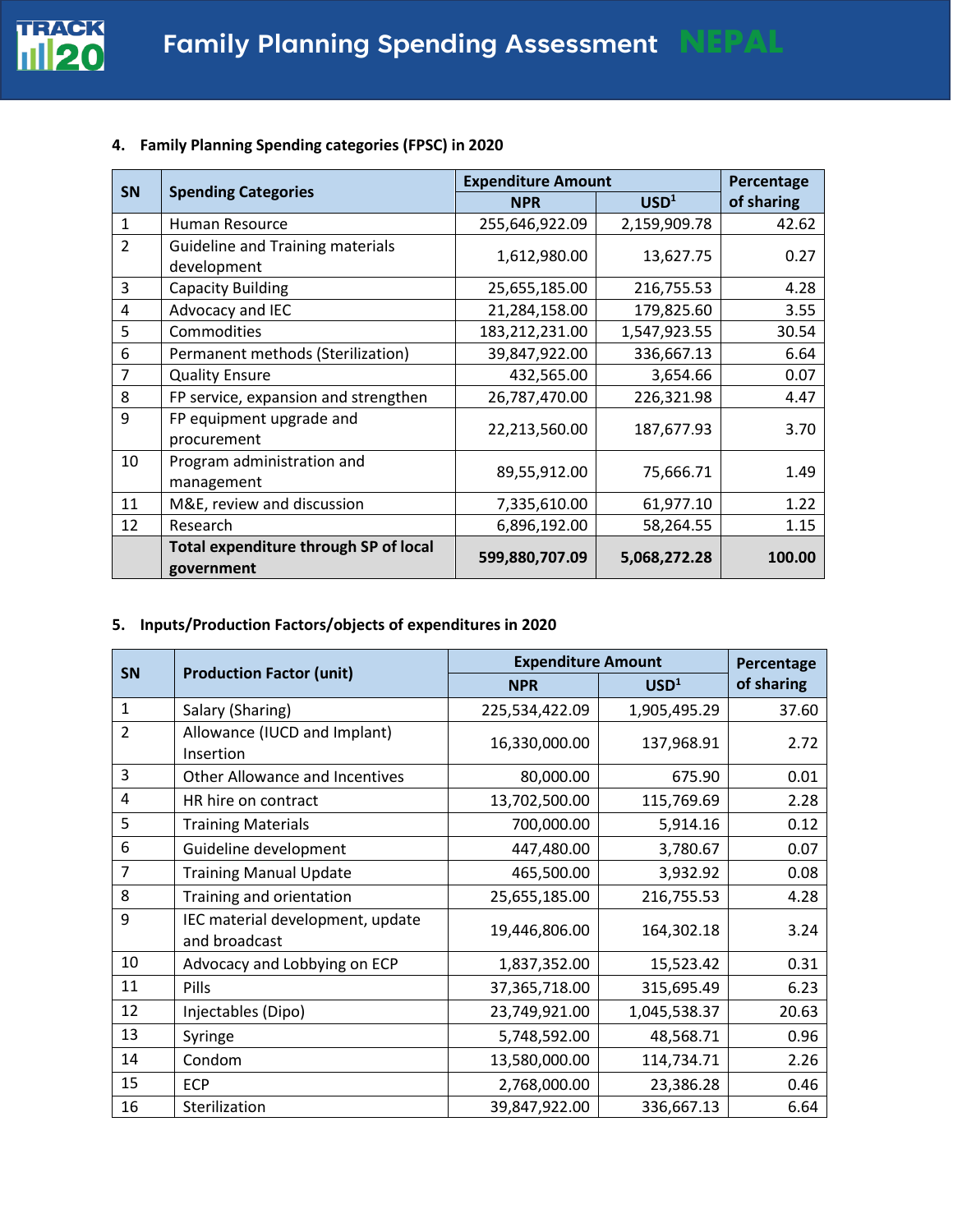

# **Family Planning Spending Assessment NEPAL**

| <b>SN</b> |                                                                                           | <b>Expenditure Amount</b> |                  | Percentage |
|-----------|-------------------------------------------------------------------------------------------|---------------------------|------------------|------------|
|           | <b>Production Factor (unit)</b>                                                           | <b>NPR</b>                | USD <sup>1</sup> | of sharing |
| 17        | Quality check and monitoring                                                              | 432,565.00                | 3,654.66         | 0.07       |
| 18        | Ensure availability of 5 commodities<br>at facility                                       | 485,750.00                | 4,104.00         | 0.08       |
| 19        | Maintenance, continuation and<br>upgrade of FP services                                   | 13,852,500.00             | 117,037.01       | 2.31       |
| 20        | FP program (Integration PAFP, PPFP,<br>Adolescent, integration, service<br>expansion etc) | 3,177,220.00              | 26,843.44        | 0.53       |
| 21        | <b>Satellite Clinic</b>                                                                   | 6,745,000.00              | 56,987.16        | 1.12       |
| 22        | Institutional capacity strengthens,<br>condom box etc                                     | 2,527,000.00              | 21,350.12        | 0.42       |
| 23        | Family Planning equipment upgrade<br>and procurement                                      | 22,000,000.00             | 185,873.61       | 3.67       |
| 24        | Procurement related admin<br>expenditure                                                  | 213,560.00                | 1,804.33         | 0.04       |
| 25        | Program management and<br>administration                                                  | 2,143,500.00              | 18,110.00        | 0.36       |
| 26        | Warehouse maintenance and<br>management                                                   | 217,335.00                | 1,836.22         | 0.04       |
| 27        | Distribution and transportation                                                           | 3,641,600.00              | 30,767.15        | 0.61       |
| 28        | Printing                                                                                  | 2,953,477.00              | 24,953.34        | 0.49       |
| 29        | Monitoring                                                                                | 5,214,016.00              | 44,052.18        | 0.87       |
| 30        | Discussion and review                                                                     | 2,121,594.00              | 17,924.92        | 0.35       |
| 31        | <b>Evaluation and research</b>                                                            | 6,896,192.00              | 58,264.55        | 1.15       |
|           | <b>Total</b>                                                                              | 599,880,707.09            | 5,068,272.28     | 100.00     |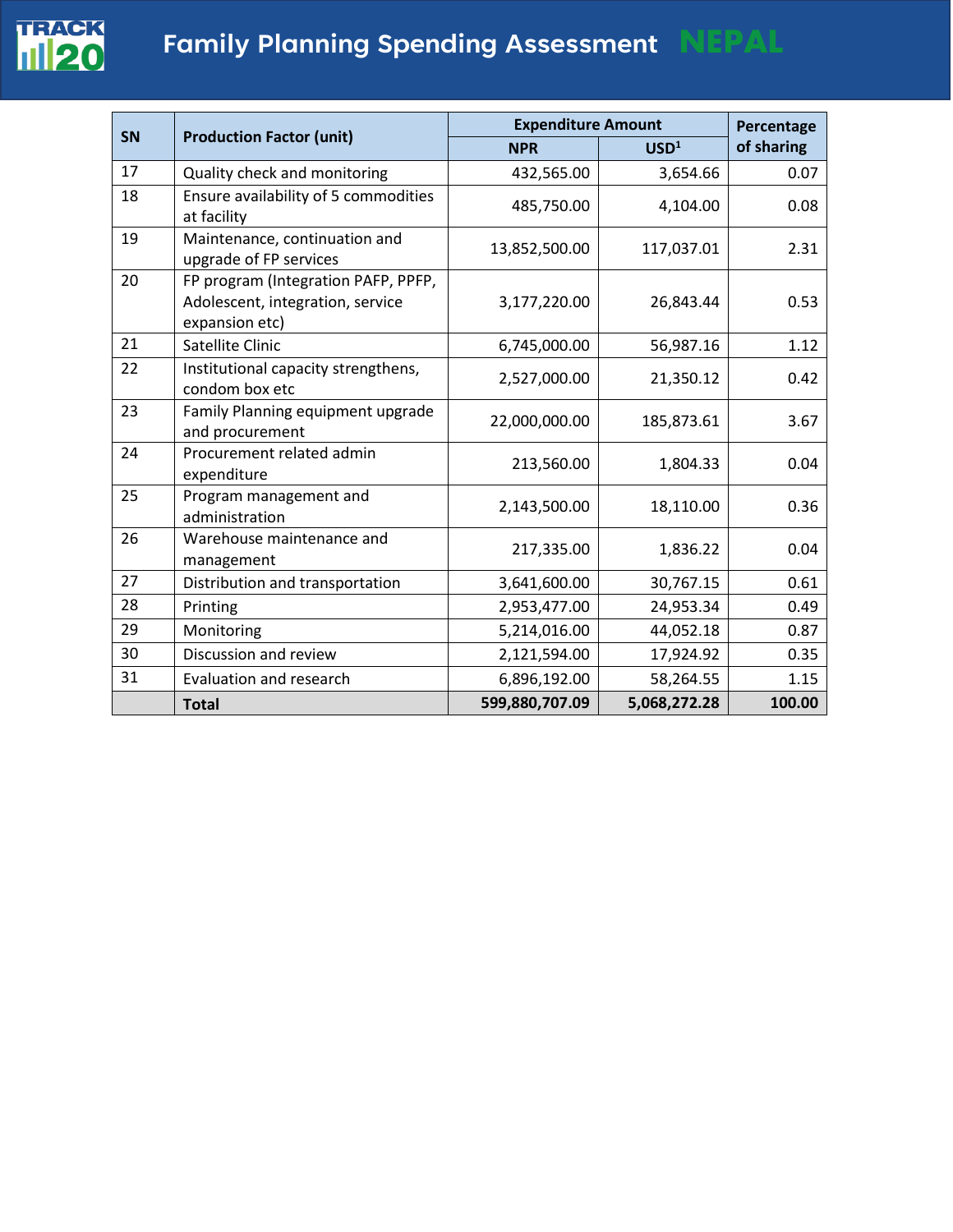

**6. Fund flows for family planning service from government**



## **7. Estimation Method - FP Shared Expenditures**

**a.** Federal and Provincial

A direct spending analysis was carried out to determine the actual expenditure incurred by different levels of agents and providers for health services during the period of expenditure tracking. County expenditure from the National Treasury was disaggregated into personnel emoluments, commodities, programmatic and administrative, monitoring and evaluation, distribution, operations and maintenance, and training.